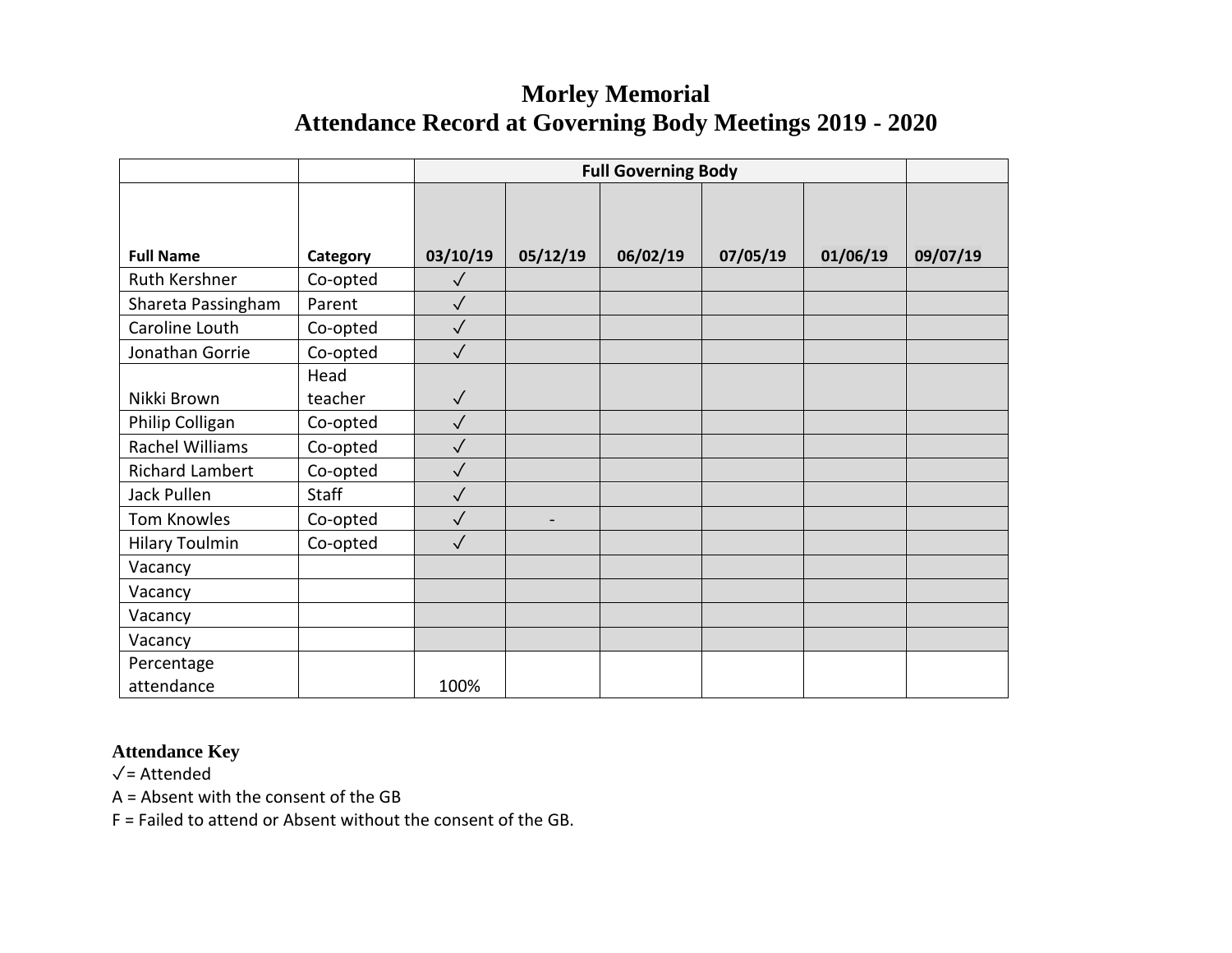|                       |              | <b>Learning Committee</b> |  |  |  |
|-----------------------|--------------|---------------------------|--|--|--|
| <b>Full Name</b>      | Category     | 23/09/19                  |  |  |  |
|                       |              |                           |  |  |  |
| <b>Hilary Toulmin</b> | Co-opted     | not in role               |  |  |  |
| Ruth Kershner         | Co-opted     |                           |  |  |  |
| Shareta Passingham    | Parent       |                           |  |  |  |
| Nikki Brown           | Head teacher |                           |  |  |  |
| Jack Pullen           | <b>Staff</b> | A                         |  |  |  |
| Tom Knowles           | Co-opted     |                           |  |  |  |
| Percentage attendance |              | 80%                       |  |  |  |

|                        |              | <b>Resources Committee</b> |  |  |  |  |
|------------------------|--------------|----------------------------|--|--|--|--|
| <b>Full Name</b>       | Category     | 28/10/19                   |  |  |  |  |
| Caroline Louth         | Co-opted     |                            |  |  |  |  |
| Jonathan Gorrie        | Co-opted     |                            |  |  |  |  |
| Philip Colligan        | Co-opted     |                            |  |  |  |  |
| Rachel Williams        | Co-opted     |                            |  |  |  |  |
| Nikki Brown            | Head teacher |                            |  |  |  |  |
| <b>Richard Lambert</b> | Co-opted     |                            |  |  |  |  |
| Percentage             |              |                            |  |  |  |  |
| attendance             |              |                            |  |  |  |  |

## **Attendance Key**

✓= Attended

A = Absent with the consent of the GB

F = Failed to attend or Absent without the consent of the GB.